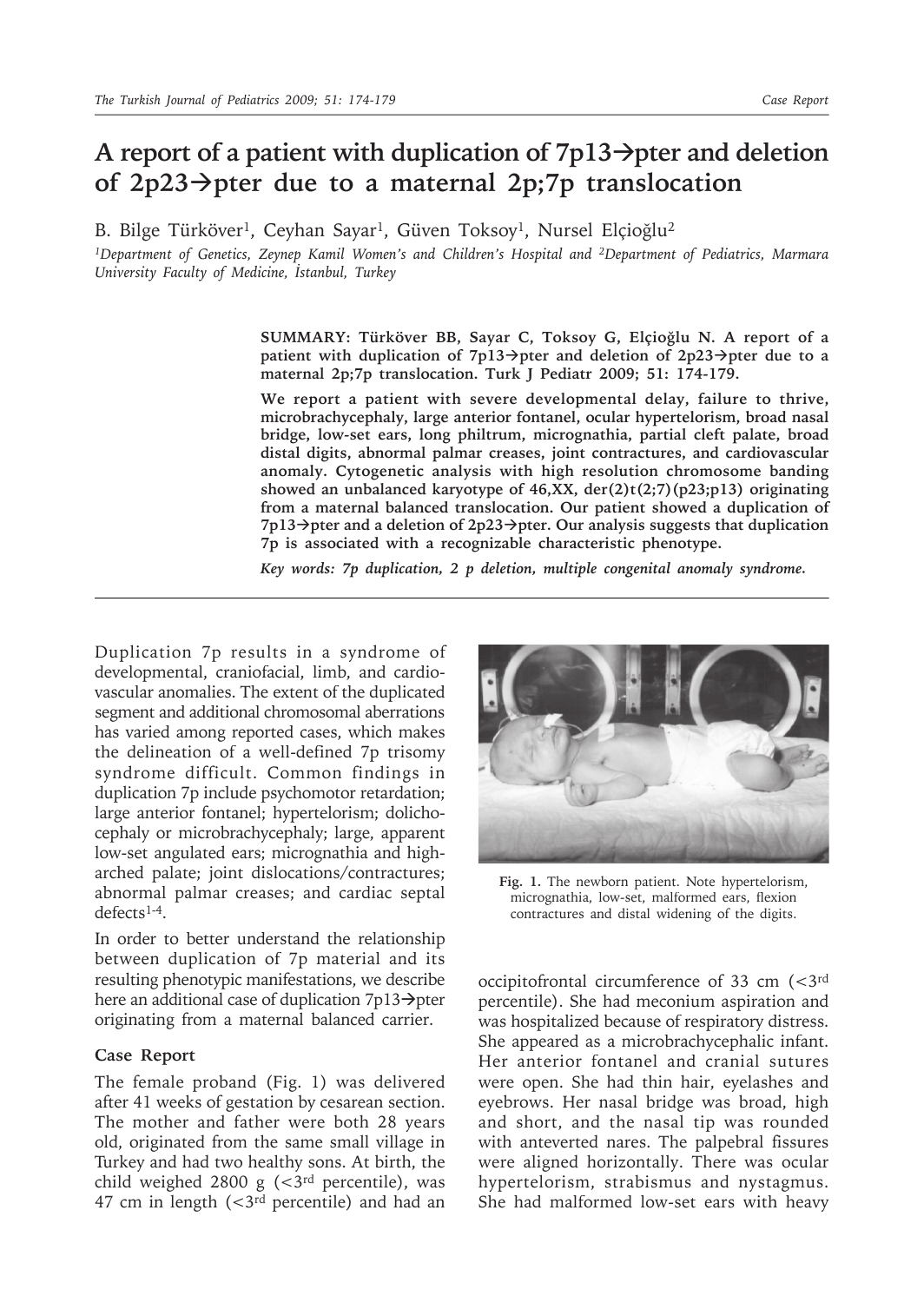helices. There was partial cleft palate with micrognathia, and the philtrum was long. Her neck was short and webbed. All digits showed distal widening, especially of the thumbs and halluces. The fingers had flexion contractures. Both hands had single flexion creases. She had normal female external genitalia. She had a slight pectus excavatum and auscultation of the heart revealed a III/VI systolic murmur. Babygram showed cardiomegaly, and echocardiography demonstrated patent ductus arteriosus. Cranial ultrasound and cranial computerized tomography (CT) were normal. Abdominal ultrasonography revealed stasis in the right renal pelvis. Until 14 months of age, she had been frequently hospitalized because of respiratory infections and severe developmental delay, with protein and energy malnutrition. She died at 14 months with severe neurodevelopmental delay, protein and energy malnutrition, flexion contractions of the joints, clenched hands, micrognathia and a large anterior fontanel (Figs. 2, 3). Her echocardiography at that



**Fig. 2.** The patient at age 14 months. Note large anterior fontanel and severe neurodevelopmental delay with contractions.



**Fig. 3.** The patient at 14 months of age with severe neurodevelopmental delay.

time showed patent foramen ovale and mild tricuspid regurgitation, and her abdominal ultrasonography was normal.

## *Cytogenetic Studies*

High resolution G-banded lymphocyte chromosomal studies showed one normal chromosome 2 and one abnormal chromosome 2 with extra material on the p arm. The mother had a balanced translocation between 2p23 and 7p13. Her karyotype was 46,XX,t(2;7)(p23;p13) (Fig. 4). The karyotype of the propositus was interpreted as  $46, XX, der(2)t(2,7)(p23;p)$ 13)mat (Fig. 5). Thus, the propositus had a



**Fig. 4.** The karyotype of the mother with a balanced translocation between 2p23 and 7p13.



**Fig. 5.** The karyotype of the patient with a duplication of 7p13 $\rightarrow$ pter and a deletion of 2p23 $\rightarrow$ pter.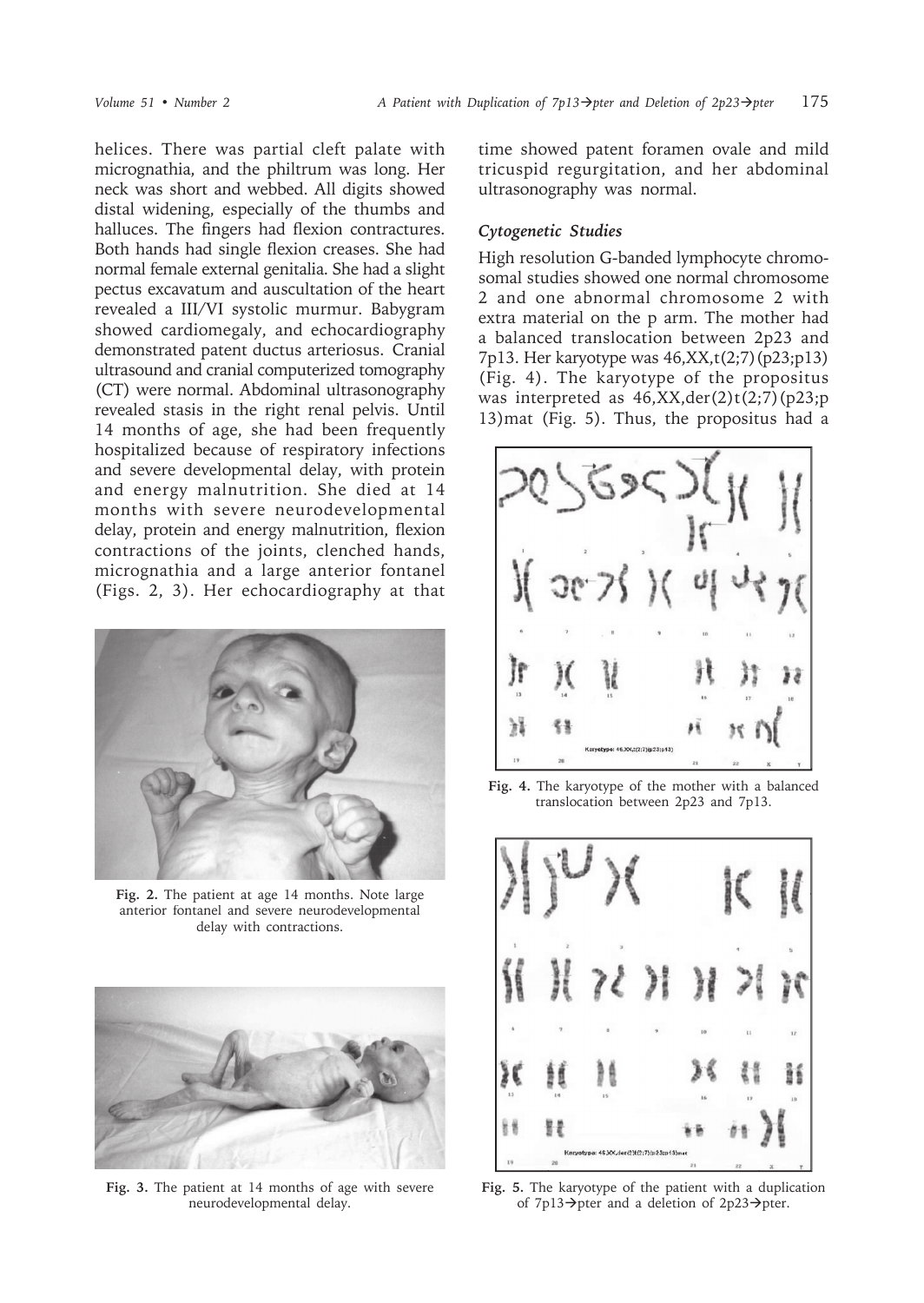duplication of  $7p13 \rightarrow$  pter and a deletion of  $2p23 \rightarrow$ pter. The chromosomes of the father were normal. As the mother is a balanced translocation carrier, prenatal diagnosis for subsequent pregnancies was offered to the family with genetic counselling in view of the increased recurrence risk of a liveborn aneuploid child<sup>5</sup>.

## **Discussion**

The present case had a duplication of  $7p13 \rightarrow$ pter and a deletion of the region  $2p23 \rightarrow$ pter. The clinical findings of the patient may have been caused by the duplication of chromosome 7p and a deletion of 2p.

When we review the literature regarding duplication 7p, a characteristic pattern of malformations was recognized with developmental, craniofacial, limb and cardiovascular manifestations. The main phenotypic features in association with psychomotor retardation include micro- and/ or brachycephaly; large anterior fontanel; hypertelorism; large, apparent low-set angulated ears; micrognathia and high-arched palate; joint dislocation, contractures or hyperextensibility; abnormal palmar creases; and cardiac septal defects<sup>1-4</sup>. Kozma et al.<sup>6</sup> reviewed 37 published cases and concluded that the most common medical complications were those of the musculoskeletal system, as a third of the affected individuals displayed hypotonia. Cai et al.7 described 47 cases of 7p duplication, of which 24 were transmitted by balanced reciprocal translocations. Table I shows the spectrum of the clinical findings of trisomy 7p based on 59 reported cases, as reviewed by Cai et al.<sup>7</sup> and Kozma et al.<sup>6</sup>, and updated with 12 new cases<sup>8</sup>.

The patient presented herein had findings common to other cases of duplication 7, such as severe neurodevelopmental delay, microbrachycephaly, large anterior fontanel, hypertelorism, low-set ears, micrognathia, partial cleft palate, broad nasal bridge, joint contractures, broad digits, abnormal palmar creases, and cardiovascular anomaly.

The previously reported four cases trisomic for  $7p13 \rightarrow$  pter all had mental retardation, microbrachycephaly, large anterior fontanel, ocular hypertelorism, low nasal bridge, low-set ears, abnormal palate, broad digits, abnormal palmar creases, joint contractions, hypotonia, and cardiovascular system malformations. One had a high large forehead and two had abnormal eye slants<sup>9-12</sup> (Table II). Table III shows the other involved chromosomes in these patients. A mild phenotypic variability was recognized from patient to patient in trisomy 7p patients, which may reflect the influence of additional monosomies.

Deletions of the distal portion of 2p are rare and no specific phenotype exists for the distal interstitial deletions. To our knowledge, there are only five cases reported of deletions involving regions from 2p23 to 2pter13-15, whereas one case involved a terminal deletion of chromosome

|                                 | Number of patients in whom                              |                |
|---------------------------------|---------------------------------------------------------|----------------|
| Clinical features               | this feature has been described <sup>a</sup> ( $n=59$ ) | This case      |
| Mental retardation              | 49                                                      | $\overline{+}$ |
| Microbrachycephaly              | 27                                                      | $\, + \,$      |
| High large forehead             | 27                                                      |                |
| Large anterior fontanel         | 38                                                      |                |
| Ocular hypertelorism            | 37                                                      | ┿              |
| Abnormal slant                  | 26                                                      |                |
| Low nasal bridge                | 27                                                      | $\, +$         |
| Low-set ears                    | 38                                                      | $\mathrm{+}$   |
| Abnormal palateb                | 35                                                      | $\, +$         |
| Skeletal anomalies <sup>c</sup> | 33                                                      | $^{+}$         |
| Abnormal palmar creases         | 19                                                      | $^+$           |
| Cardiovascular abnormalities    | 24                                                      | $^+$           |
| Hypotonia                       | 25                                                      |                |

**Table I.** Comparison of the Spectrum of the Clinical Findings of this Case with Previously Reported Patients with Trisomy 7p Syndrome

<sup>a</sup>In the remaining cases, the feature was either described as being absent, or was not commented on. bHigh-arched and/or cleft palate.

cBroad halluces/thumbs/digits, foot and thorax malformations, joint contractures, or dislocations.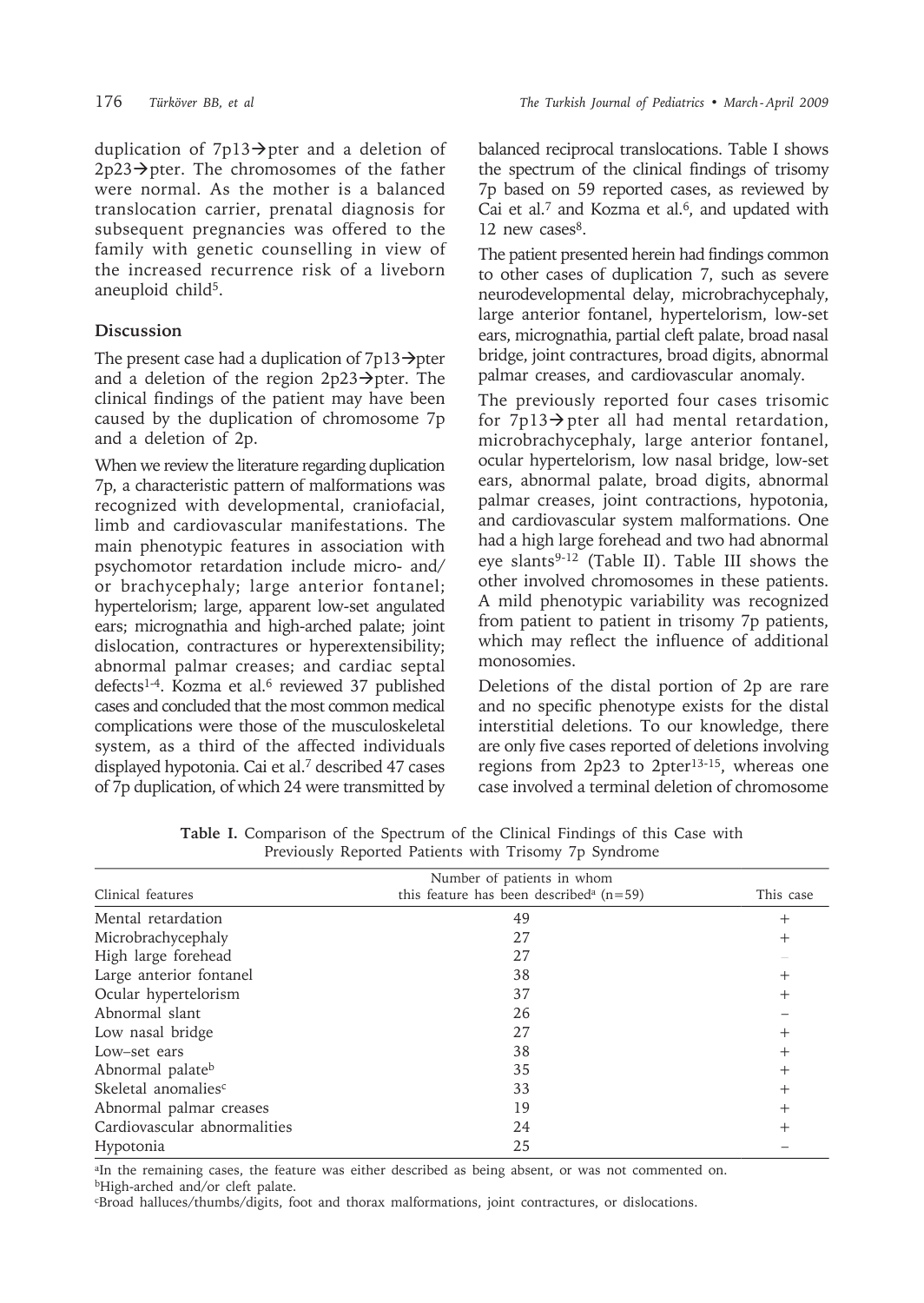| Clinical features               | 7p13→pter<br>$(n=4)$ | Our<br>case    |
|---------------------------------|----------------------|----------------|
| Mental retardation              | 3/3                  | $^{+}$         |
| Micro-and/or brachycephaly      | 3/3                  | $\overline{+}$ |
| High large forehead             | 1/3                  |                |
| Large anterior fontanel         | 3/3                  | $^{+}$         |
| Ocular hypertelorism            | 3/3                  | $^{+}$         |
| Abnormal slant                  | 2/3                  |                |
| Low nasal bridge                | 3/3                  | $^{+}$         |
| Low-set ears                    | 4/4                  | $^{+}$         |
| Abnormal palate <sup>a</sup>    | 3/3                  | $^{+}$         |
| Skeletal anomalies <sup>b</sup> | 4/4                  | $^{+}$         |
| Abnormal palmar creases         | 3/3                  | $^{+}$         |
| Cardiovascular abnormalities    | 4/4                  | $^{+}$         |
| <b>Hypotonia</b>                | 2/2                  |                |
| Psychomotor retardation         | 2/2                  | $^{+}$         |
| Case Reference No. in Table III | $1 - 4$              | 5              |

**Table II.** Clinical Findings in Duplication of  $7p13 \rightarrow pter$ 

a High-arched and/or cleft palate.

**b** Broad halluces/thumbs/digits, foot and thorax malformations, joint contractures, or dislocations.

|  |                            |  | <b>Table III.</b> Other Involved Chromosomes in |  |
|--|----------------------------|--|-------------------------------------------------|--|
|  | Patients Cited in Table II |  |                                                 |  |

| Case<br>Reference No.       | Source   | Other<br>involved<br>chromosome | Authors                     |
|-----------------------------|----------|---------------------------------|-----------------------------|
| 1                           | de novo  | 2                               | Subrt et al.,<br>1973       |
| $\mathcal{D}_{\mathcal{L}}$ | Pat: BRT | 8p                              | Moore et al.,<br>1982       |
| 3                           | Mat: BRT | 6q                              | Krüger et al.,<br>1989      |
| 4                           | Mat; BRT | 3q                              | Roman Ortiz<br>et al., 1992 |
| 5                           | Mat: BRT | 2p                              | This case                   |

Pat: Paternal source. Mat: Maternal source. BRT: Balanced reciprocal translocation.

2p2416 and one case a distal interstitial deletion of 2p24.2-p25.117. Previously reported patients have microcephaly, rectangular face, apparent low-set ears, fifth finger clinodactyly, hypotonia, and developmental delay. Three cases had a high forehead, high-arched palate, and micrognathia; two cases had prominent metopic suture, downslanting palpebral fissures, congenital heart defects, and hearing loss; and one case had hypertelorism (Table IV).

Our case did not have a rectangular face, fifth finger clinodactyly, bow-shaped mouth, prominent occiput, arched eyebrows or prominent metopic suture as seen in these five

|                                                                             |   |                | Table IV. Clinical Findings in del (2) (p23) |               |                    |           |
|-----------------------------------------------------------------------------|---|----------------|----------------------------------------------|---------------|--------------------|-----------|
| Clinical findings                                                           | ತ | del(2)(p23p25) | del(2)(p23.1p25.1)                           | Del (2) (p24) | del(2)(p24.2p25.1) | This case |
| Microbrachycephaly                                                          |   |                |                                              |               |                    |           |
| Prominent occiput<br>Prominent metopic suture<br>Rectangular face<br>Prosis |   |                |                                              |               |                    |           |
|                                                                             |   |                |                                              |               |                    |           |
|                                                                             |   |                |                                              |               |                    |           |
|                                                                             |   |                |                                              |               |                    |           |
| High forehead<br>Arched eyebrows                                            |   |                |                                              |               |                    |           |
|                                                                             |   |                |                                              |               |                    |           |
| Hypertelorism<br>Strabismus                                                 | ž |                |                                              | ≨             |                    |           |
|                                                                             |   |                |                                              |               |                    |           |
| Down-slanting palpebral sutures                                             |   |                |                                              |               |                    |           |
|                                                                             |   |                |                                              |               |                    |           |
| Low-set ears<br>Bow-shaped mouth<br>Palatal anomalies                       |   |                |                                              |               |                    |           |
|                                                                             |   |                |                                              |               |                    |           |
|                                                                             |   |                |                                              |               |                    |           |
| Micrognathia<br>Fifth finger clinodactyly<br>Cardiac anomalies              |   |                |                                              |               |                    |           |
|                                                                             |   |                |                                              |               |                    |           |
| Hearing loss<br>Hypotonia                                                   |   |                |                                              |               |                    |           |
|                                                                             |   |                |                                              |               |                    |           |
| Failure to thrive                                                           |   |                |                                              |               |                    |           |
| Developmental delay/mental retardation                                      |   |                |                                              |               |                    |           |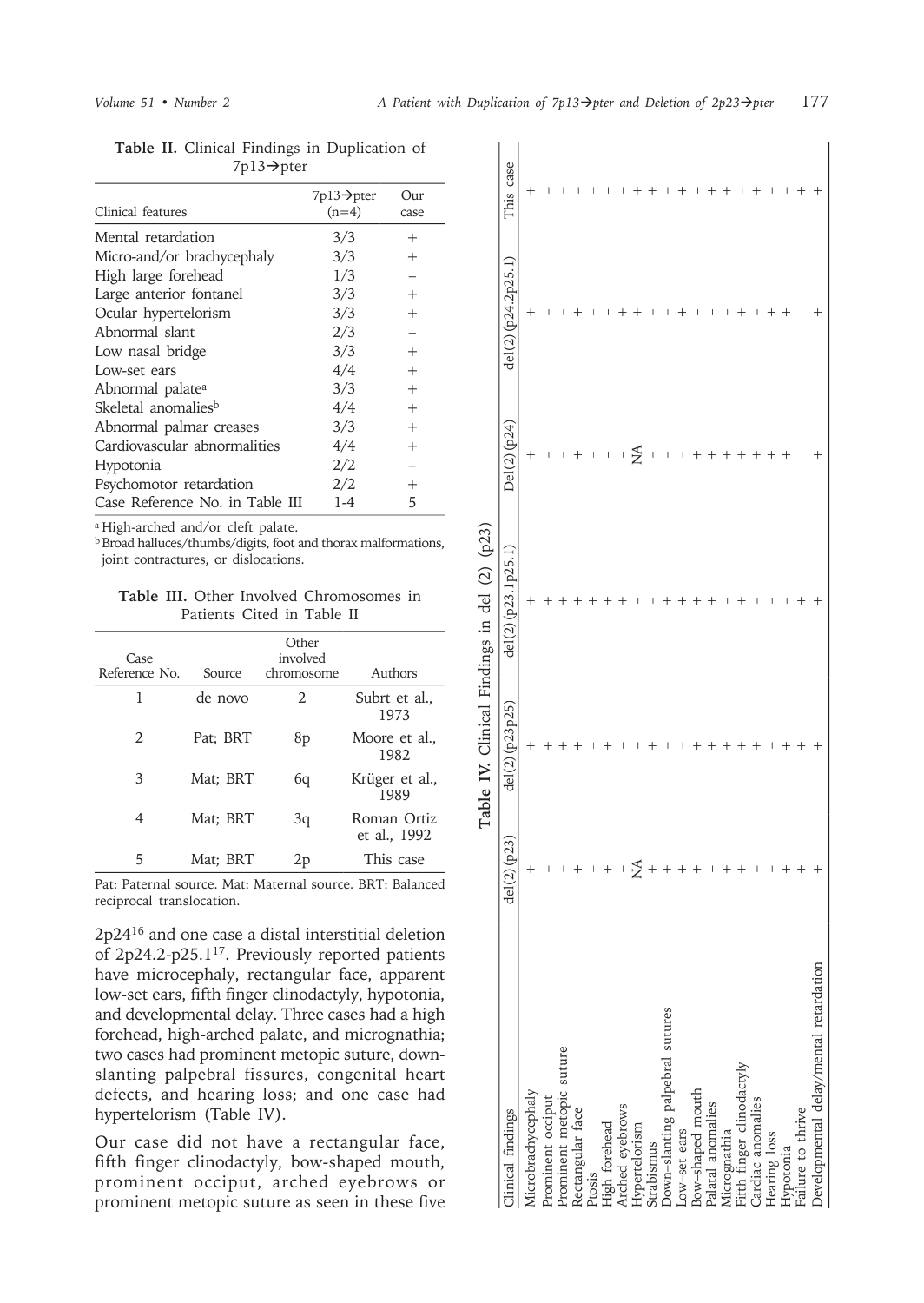cases, but did have the characteristic phenotype seen in trisomy 7p patients. Strabismus and severe neurodevelopmental delay seen in our patient may also be an effect of 2p deletion.

The cytogenetic data on duplication 7p suggest that  $7p15 \rightarrow$  pter is a critical region for abnormal phenotypes during mental and physical development<sup>4</sup>. In these reported cases, bands 7p15 and 7p21 are most frequently involved. Cai et al.7 reported a patient with duplication of  $7p21.2 \rightarrow$  pter who was similar to reported cases with a 7p15 $\rightarrow$ pter or larger duplications of 7p, suggesting that the critical segment causing the characteristic phenotype of 7p duplication syndrome, including the large anterior fontanel, exists at 7p21.2 or 7p21.2 $\rightarrow$ pter. In comparing the extent of duplication in other cases, anomalies such as mental retardation, microcephaly, and congenital heart disease do not appear to be specific for assignment of specific gene(s) to 7p21. Brachycephaly may or may not be a specific phenotype in 7p21 duplication<sup>18</sup>. Ahlbom et al.<sup>19</sup> reported that there is a region around the distal part of band 7p21 that in three copies might contribute to many of the facial features common to patients with partial trisomy 7p. Phenotypic variations may be found even for those patients with apparently the same duplication segment, which can be related to the inter-syndromic variability as a result of the different locations of the breakpoints within the same band, or the presence of different deleted regions derived from the translocation.

A number of diseases and candidate genes of significance to development have been mapped to the distal short arm of chromosome 7. These genes are CRS1 (OMIM no.123100; 7p21.2-7p21.3), ACS3 (OMIM no. 101400; 7p21.2.), TWIST (OMIM no. 601622; 7p21), HOXA13 (OMIM no.142959; 7p14.2-15), GLI3 (OMIM no. 165240; 7p13) and MEOX2 (OMIM no. 600535; 7p22.1-p21.3). The PREB gene involved in skeletal, facial and genital defects has been mapped to chromosome 2p23<sup>20</sup>. Gdf7 gene of interest in the context of neural tube development has been mapped to 2p23-24. SOX11, MYT1L and SNTG2 genes, thought to play an important role in the developing central nervous system, are mapped to 2p25.321.

We have reported herein a patient with duplication of  $7p13 \rightarrow$  pter and a deletion of  $2p23 \rightarrow$  pter to reinforce the characteristic patterns of malformations of 7p duplication,

which include severe neuromotor retardation, microbrachycephaly, joint contractions and a large anterior fontanel not compatible with life.

## **Acknowledgements**

The authors are grateful to Funda Alkanat, Aysel Sen and Kader Sarak for their excellent technical help.

#### **REFERENCES**

- 1. Larson LM, Wasdahl WA, Jalal SM. Partial trisomy 7p associated with familial 7p;22q translocation. J Med Genet 1977; 14: 258-261.
- 2. Milunsky JM, Wyandt HE. Emerging phenotype of duplication(7p): a report of three cases and review of the literature. Am J Med Genet 1989; 33: 364-368.
- 3. Pallotta R, Dalpra L, Fusili P, Zuffardi O. Further delineation of 7p trisomy. Case report and review of the literature. Ann Genet 1996; 39: 152-158.
- 4. Reish O, Berry S, Dewald G. Duplication of 7p: further delineation of the phenotype and restriction of the critical region to distal part of the short arm. Am J Med Genet 1996; 61: 21-25.
- 5. Stengel-Rutkowski S, Stene J, Gallano P. Risk estimates in balanced reciprocal translocations. Monographie des Annales de Génétique. Expansion Scientifique Française, Paris, 1988.
- 6. Kozma C, Haddad BR, Meck JM. Trisomy 7p resulting from 7p15;9p24 translocation: report of a new case and review of associated medical complications. Am J Med Genet 2000; 91: 286-290.
- 7. Cai T, Yu P, Tagle DA. Duplication of 7p21.2-pter due to maternal 7p;21q translocation: implications for critical segment assignment in the 7p duplication syndrome. Am J Med Genet 1999; 86: 305-311.
- 8. Papadopoulou E, Sifakis S, Sarri C, et al. A report of pure 7p duplication syndrome and review of the literature. Am J Med Genet Part A 2006; 140A: 2802-2806.
- 9. Subrt I, Kozak J, Hnikova O. Microdensitometric identification of the pericentric inversion of chromosome 2 and of duplication of the short arm of chromosome 7 in a reexamined case. Hum Hered 1973; 23: 331-337.
- 10. Moore CM, Pfeiffer RA, Craig-Holmes AP. Partial trisomy 7p in two families resulting from balanced translocations. Clin Genet 1982; 21: 112-121.
- 11. Kruger G, Götz J, Kvist U, et al. Greig syndrome in a large kindred due to a reciprocal chromosome translocation t(6;7)(q27;p13). Am J Med Genet 1989; 32: 411-416.
- 12. Roman Ortiz E, Lopez-Sanchez-Solis de Querol M, Peris-Mencheta Rios-Melida MD, et al. Partial 7p trisomy. Report of new phenotype features. An Esp Pediatr 1992; 36: 62-64.
- 13. Emanuel BS, Zackai EH, Van Dyke DC. Deletion mapping: further evidence for the location of acid phosphatase within 2p23. Am J Med Genet 1979; 4: 167-172.
- 14. Penchaszadeh VB, Dowling PK. Interstitial deletion of chromosome 2(p23p25). Am J Med Genet 1987; 27: 701-706.